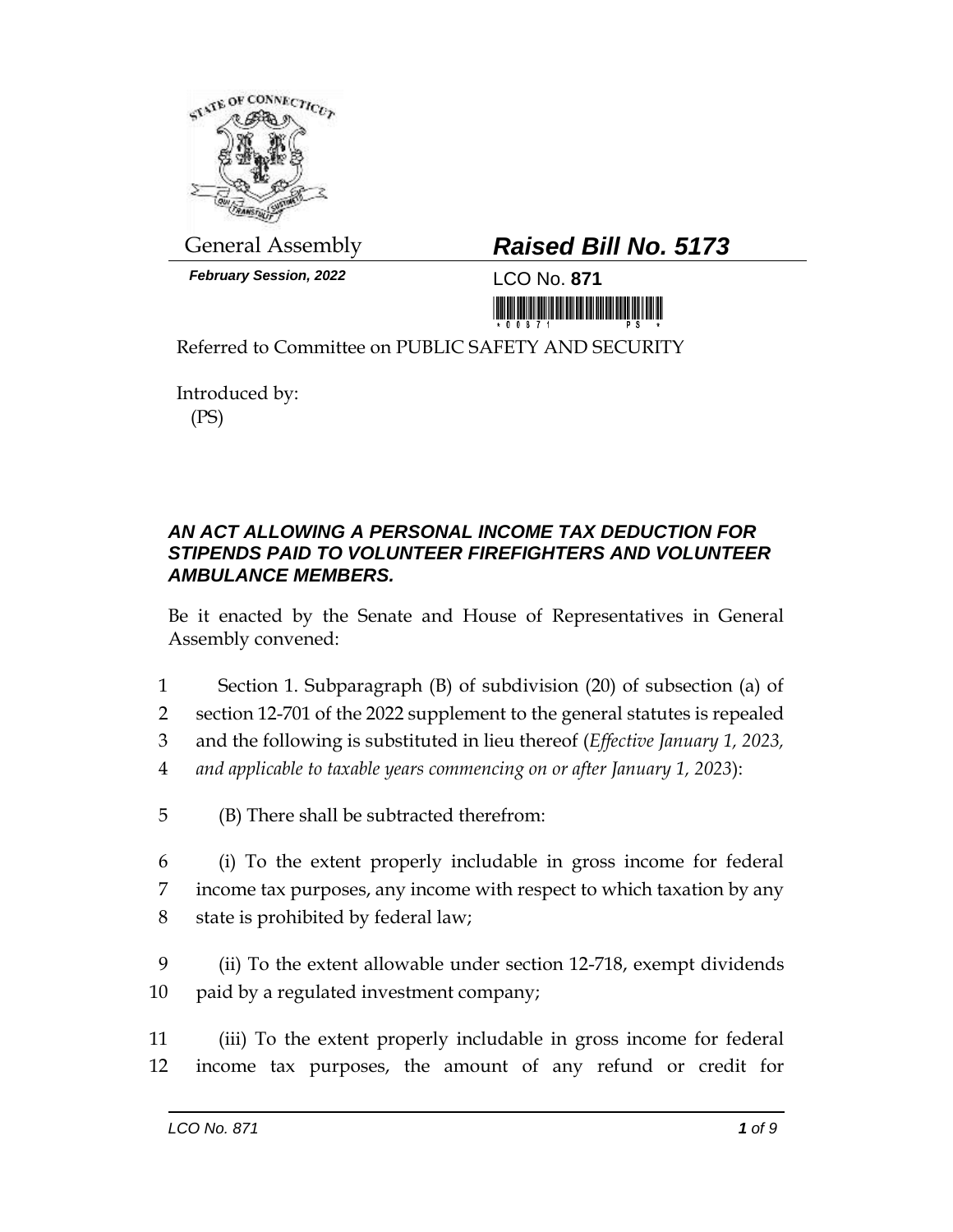overpayment of income taxes imposed by this state, or any other state of the United States or a political subdivision thereof, or the District of Columbia;

 (iv) To the extent properly includable in gross income for federal income tax purposes and not otherwise subtracted from federal adjusted gross income pursuant to clause (x) of this subparagraph in computing Connecticut adjusted gross income, any tier 1 railroad retirement benefits;

 (v) To the extent any additional allowance for depreciation under Section 168(k) of the Internal Revenue Code for property placed in service after September 27, 2017, was added to federal adjusted gross income pursuant to subparagraph (A)(ix) of this subdivision in computing Connecticut adjusted gross income, twenty-five per cent of such additional allowance for depreciation in each of the four succeeding taxable years;

 (vi) To the extent properly includable in gross income for federal income tax purposes, any interest income from obligations issued by or on behalf of the state of Connecticut, any political subdivision thereof, or public instrumentality, state or local authority, district or similar public entity created under the laws of the state of Connecticut;

 (vii) To the extent properly includable in determining the net gain or loss from the sale or other disposition of capital assets for federal income tax purposes, any gain from the sale or exchange of obligations issued by or on behalf of the state of Connecticut, any political subdivision thereof, or public instrumentality, state or local authority, district or similar public entity created under the laws of the state of Connecticut, in the income year such gain was recognized;

 (viii) Any interest on indebtedness incurred or continued to purchase or carry obligations or securities the interest on which is subject to tax under this chapter but exempt from federal income tax, to the extent that such interest on indebtedness is not deductible in determining federal adjusted gross income and is attributable to a trade or business carried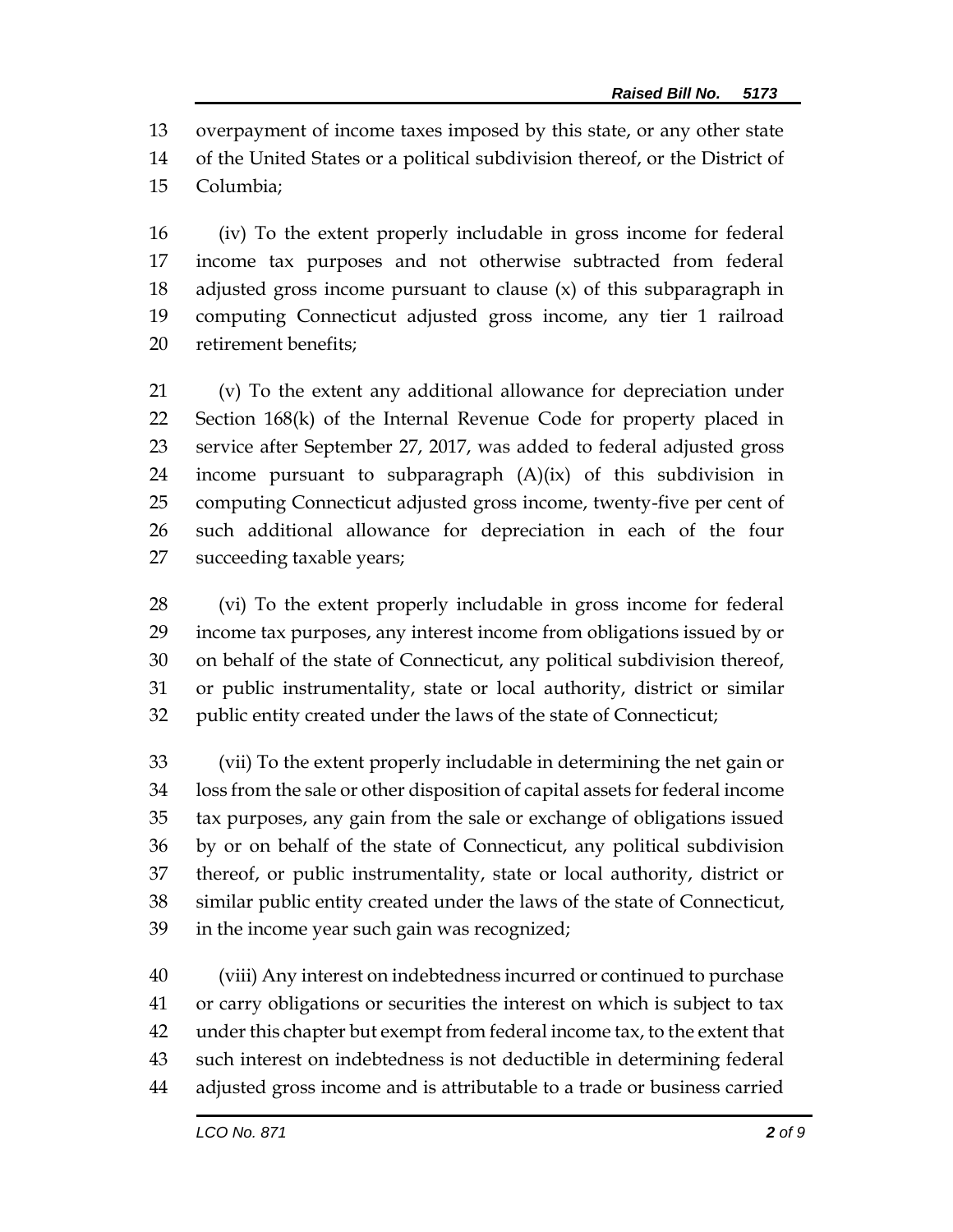## on by such individual;

 (ix) Ordinary and necessary expenses paid or incurred during the taxable year for the production or collection of income which is subject to taxation under this chapter but exempt from federal income tax, or the management, conservation or maintenance of property held for the production of such income, and the amortizable bond premium for the taxable year on any bond the interest on which is subject to tax under this chapter but exempt from federal income tax, to the extent that such expenses and premiums are not deductible in determining federal adjusted gross income and are attributable to a trade or business carried on by such individual;

 (x) (I) For taxable years commencing prior to January 1, 2019, for a person who files a return under the federal income tax as an unmarried individual whose federal adjusted gross income for such taxable year is less than fifty thousand dollars, or as a married individual filing separately whose federal adjusted gross income for such taxable year is less than fifty thousand dollars, or for a husband and wife who file a return under the federal income tax as married individuals filing jointly whose federal adjusted gross income for such taxable year is less than sixty thousand dollars or a person who files a return under the federal income tax as a head of household whose federal adjusted gross income for such taxable year is less than sixty thousand dollars, an amount equal to the Social Security benefits includable for federal income tax purposes;

 (II) For taxable years commencing prior to January 1, 2019, for a person who files a return under the federal income tax as an unmarried individual whose federal adjusted gross income for such taxable year is fifty thousand dollars or more, or as a married individual filing separately whose federal adjusted gross income for such taxable year is fifty thousand dollars or more, or for a husband and wife who file a return under the federal income tax as married individuals filing jointly whose federal adjusted gross income from such taxable year is sixty thousand dollars or more or for a person who files a return under the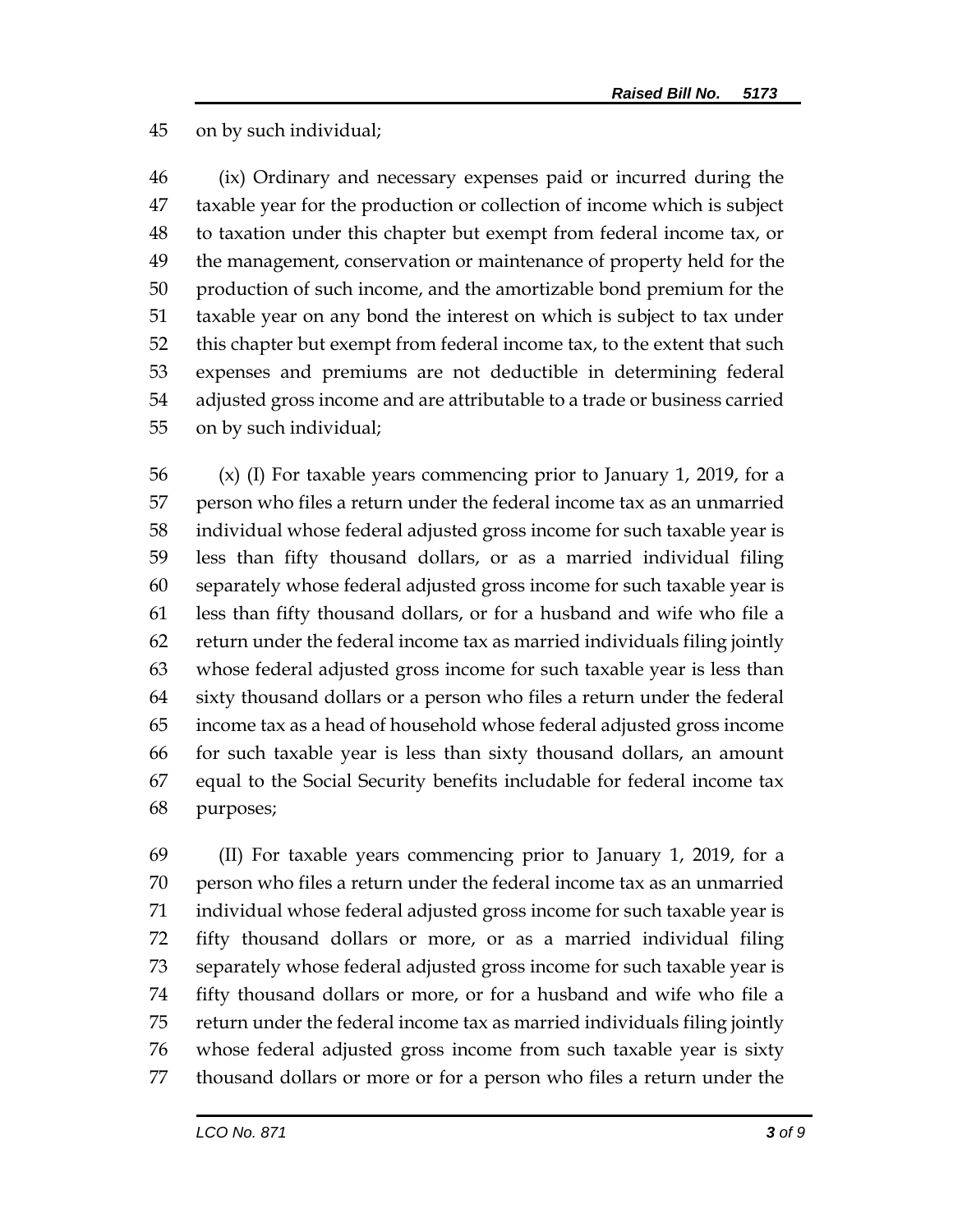federal income tax as a head of household whose federal adjusted gross income for such taxable year is sixty thousand dollars or more, an amount equal to the difference between the amount of Social Security benefits includable for federal income tax purposes and the lesser of twenty-five per cent of the Social Security benefits received during the taxable year, or twenty-five per cent of the excess described in Section 86(b)(1) of the Internal Revenue Code;

 (III) For the taxable year commencing January 1, 2019, and each taxable year thereafter, for a person who files a return under the federal income tax as an unmarried individual whose federal adjusted gross income for such taxable year is less than seventy-five thousand dollars, or as a married individual filing separately whose federal adjusted gross income for such taxable year is less than seventy-five thousand dollars, or for a husband and wife who file a return under the federal income tax as married individuals filing jointly whose federal adjusted gross income for such taxable year is less than one hundred thousand dollars or a person who files a return under the federal income tax as a head of household whose federal adjusted gross income for such taxable year is less than one hundred thousand dollars, an amount equal to the Social Security benefits includable for federal income tax purposes; and

 (IV) For the taxable year commencing January 1, 2019, and each taxable year thereafter, for a person who files a return under the federal income tax as an unmarried individual whose federal adjusted gross income for such taxable year is seventy-five thousand dollars or more, or as a married individual filing separately whose federal adjusted gross income for such taxable year is seventy-five thousand dollars or more, or for a husband and wife who file a return under the federal income tax as married individuals filing jointly whose federal adjusted gross income from such taxable year is one hundred thousand dollars or more or for a person who files a return under the federal income tax as a head of household whose federal adjusted gross income for such taxable year is one hundred thousand dollars or more, an amount equal to the difference between the amount of Social Security benefits includable for federal income tax purposes and the lesser of twenty-five per cent of the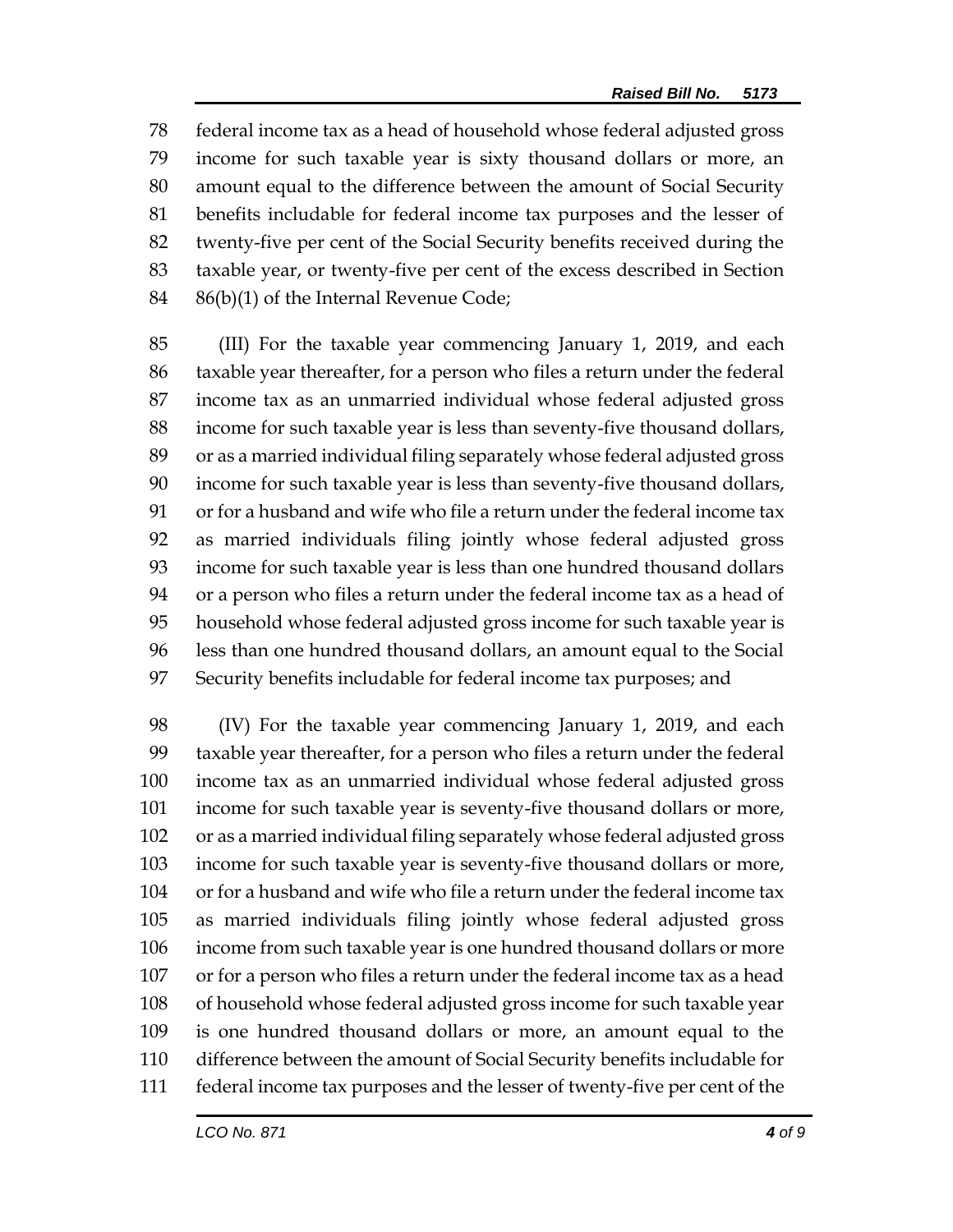Social Security benefits received during the taxable year, or twenty-five per cent of the excess described in Section 86(b)(1) of the Internal Revenue Code;

 (xi) To the extent properly includable in gross income for federal income tax purposes, any amount rebated to a taxpayer pursuant to section 12-746;

 (xii) To the extent properly includable in the gross income for federal income tax purposes of a designated beneficiary, any distribution to such beneficiary from any qualified state tuition program, as defined in Section 529(b) of the Internal Revenue Code, established and maintained by this state or any official, agency or instrumentality of the state;

 (xiii) To the extent allowable under section 12-701a, contributions to accounts established pursuant to any qualified state tuition program, as defined in Section 529(b) of the Internal Revenue Code, established and maintained by this state or any official, agency or instrumentality of the state;

 (xiv) To the extent properly includable in gross income for federal income tax purposes, the amount of any Holocaust victims' settlement payment received in the taxable year by a Holocaust victim;

 (xv) To the extent properly includable in gross income for federal income tax purposes of an account holder, as defined in section 31- 51ww, interest earned on funds deposited in the individual development account, as defined in section 31-51ww, of such account holder;

 (xvi) To the extent properly includable in the gross income for federal income tax purposes of a designated beneficiary, as defined in section 3-123aa, interest, dividends or capital gains earned on contributions to accounts established for the designated beneficiary pursuant to the Connecticut Homecare Option Program for the Elderly established by sections 3-123aa to 3-123ff, inclusive;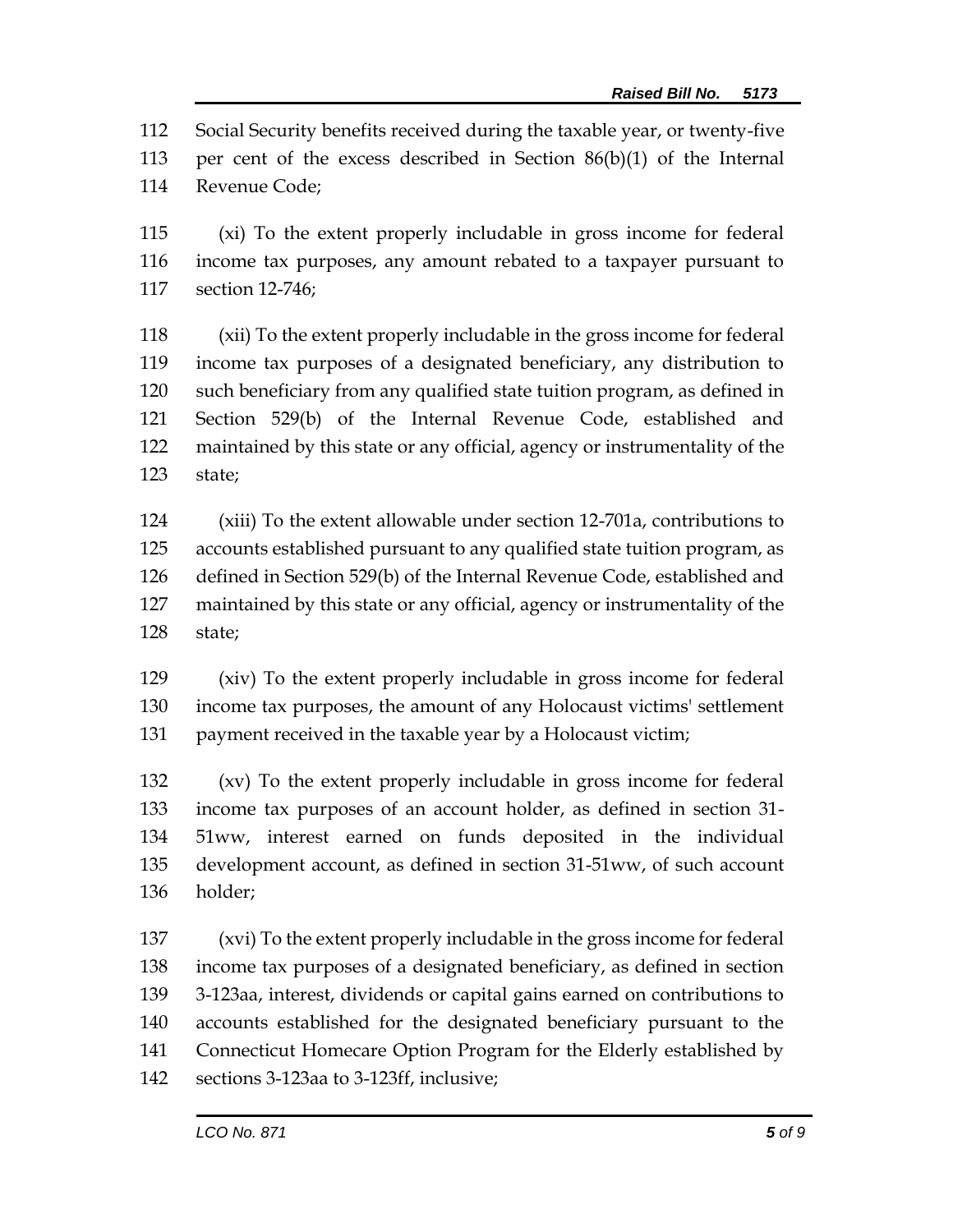(xvii) To the extent properly includable in gross income for federal income tax purposes, any income received from the United States government as retirement pay for a retired member of (I) the Armed Forces of the United States, as defined in Section 101 of Title 10 of the United States Code, or (II) the National Guard, as defined in Section 101 of Title 10 of the United States Code;

 (xviii) To the extent properly includable in gross income for federal income tax purposes for the taxable year, any income from the discharge of indebtedness in connection with any reacquisition, after December 31, 2008, and before January 1, 2011, of an applicable debt instrument or instruments, as those terms are defined in Section 108 of the Internal Revenue Code, as amended by Section 1231 of the American Recovery and Reinvestment Act of 2009, to the extent any such income was added 156 to federal adjusted gross income pursuant to subparagraph  $(A)(xi)$  of this subdivision in computing Connecticut adjusted gross income for a preceding taxable year;

 (xix) To the extent not deductible in determining federal adjusted gross income, the amount of any contribution to a manufacturing reinvestment account established pursuant to section 32-9zz in the taxable year that such contribution is made;

 (xx) To the extent properly includable in gross income for federal income tax purposes, (I) for the taxable year commencing January 1, 2015, ten per cent of the income received from the state teachers' retirement system, (II) for the taxable years commencing January 1, 2016, to January 1, 2020, inclusive, twenty-five per cent of the income received from the state teachers' retirement system, and (III) for the taxable year commencing January 1, 2021, and each taxable year thereafter, fifty per cent of the income received from the state teachers' retirement system or, for a taxpayer whose federal adjusted gross income does not exceed the applicable threshold under clause (xxi) of this subparagraph, the percentage pursuant to said clause of the income received from the state teachers' retirement system, whichever deduction is greater;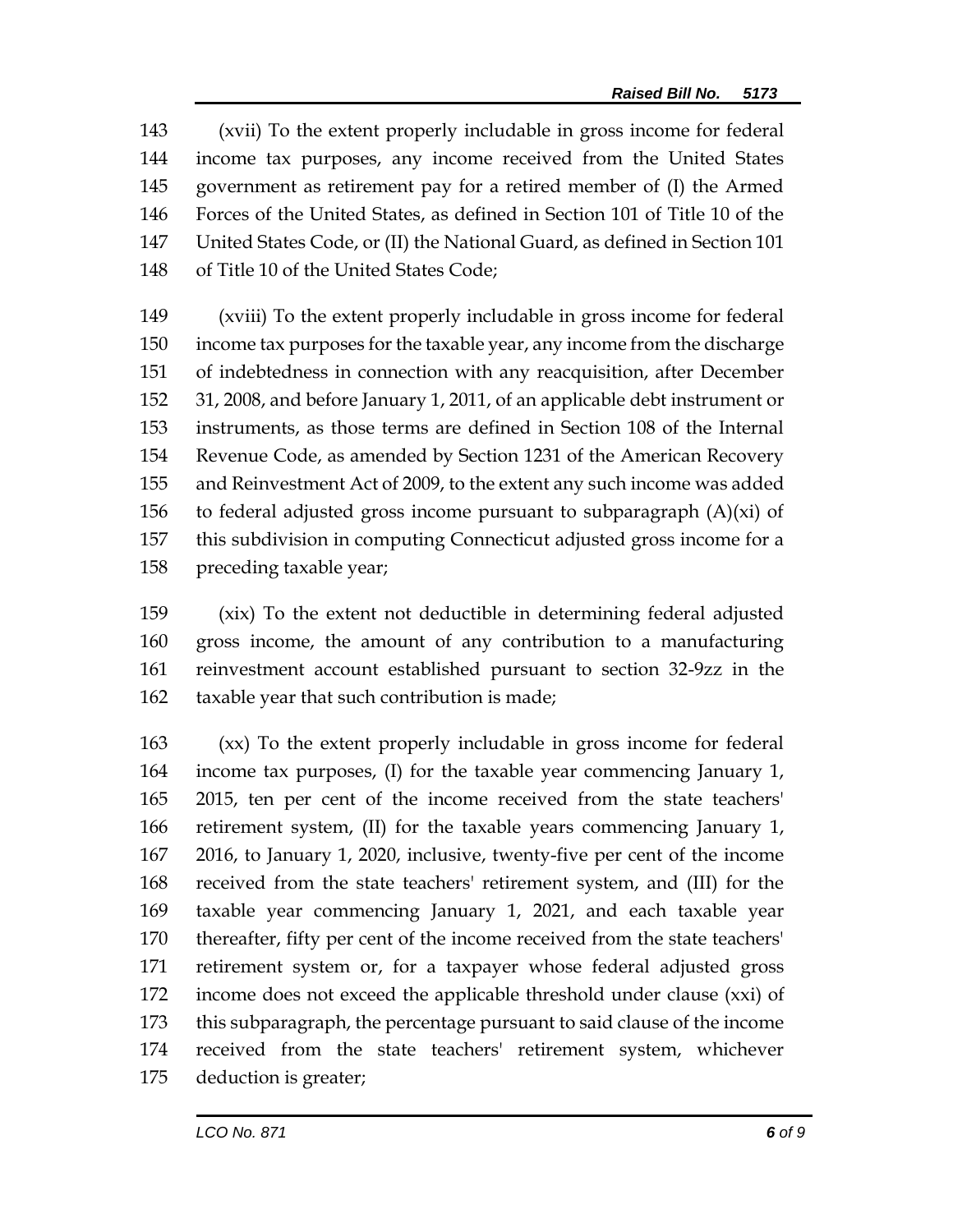(xxi) To the extent properly includable in gross income for federal income tax purposes, except for retirement benefits under clause (iv) of this subparagraph and retirement pay under clause (xvii) of this subparagraph, for a person who files a return under the federal income tax as an unmarried individual whose federal adjusted gross income for such taxable year is less than seventy-five thousand dollars, or as a married individual filing separately whose federal adjusted gross income for such taxable year is less than seventy-five thousand dollars, or as a head of household whose federal adjusted gross income for such taxable year is less than seventy-five thousand dollars, or for a husband and wife who file a return under the federal income tax as married individuals filing jointly whose federal adjusted gross income for such taxable year is less than one hundred thousand dollars, (I) for the taxable year commencing January 1, 2019, fourteen per cent of any pension or annuity income, (II) for the taxable year commencing January 1, 2020, twenty-eight per cent of any pension or annuity income, (III) for the taxable year commencing January 1, 2021, forty-two per cent of any pension or annuity income, (IV) for the taxable year commencing January 1, 2022, fifty-six per cent of any pension or annuity income, (V) for the taxable year commencing January 1, 2023, seventy per cent of any pension or annuity income, (VI) for the taxable year commencing January 1, 2024, eighty-four per cent of any pension or annuity income, and (VII) for the taxable year commencing January 1, 2025, and each taxable year thereafter, any pension or annuity income;

 (xxii) The amount of lost wages and medical, travel and housing expenses, not to exceed ten thousand dollars in the aggregate, incurred by a taxpayer during the taxable year in connection with the donation to another person of an organ for organ transplantation occurring on or after January 1, 2017;

 (xxiii) To the extent properly includable in gross income for federal income tax purposes, the amount of any financial assistance received from the Crumbling Foundations Assistance Fund or paid to or on behalf of the owner of a residential building pursuant to sections 8-442 and 8-443;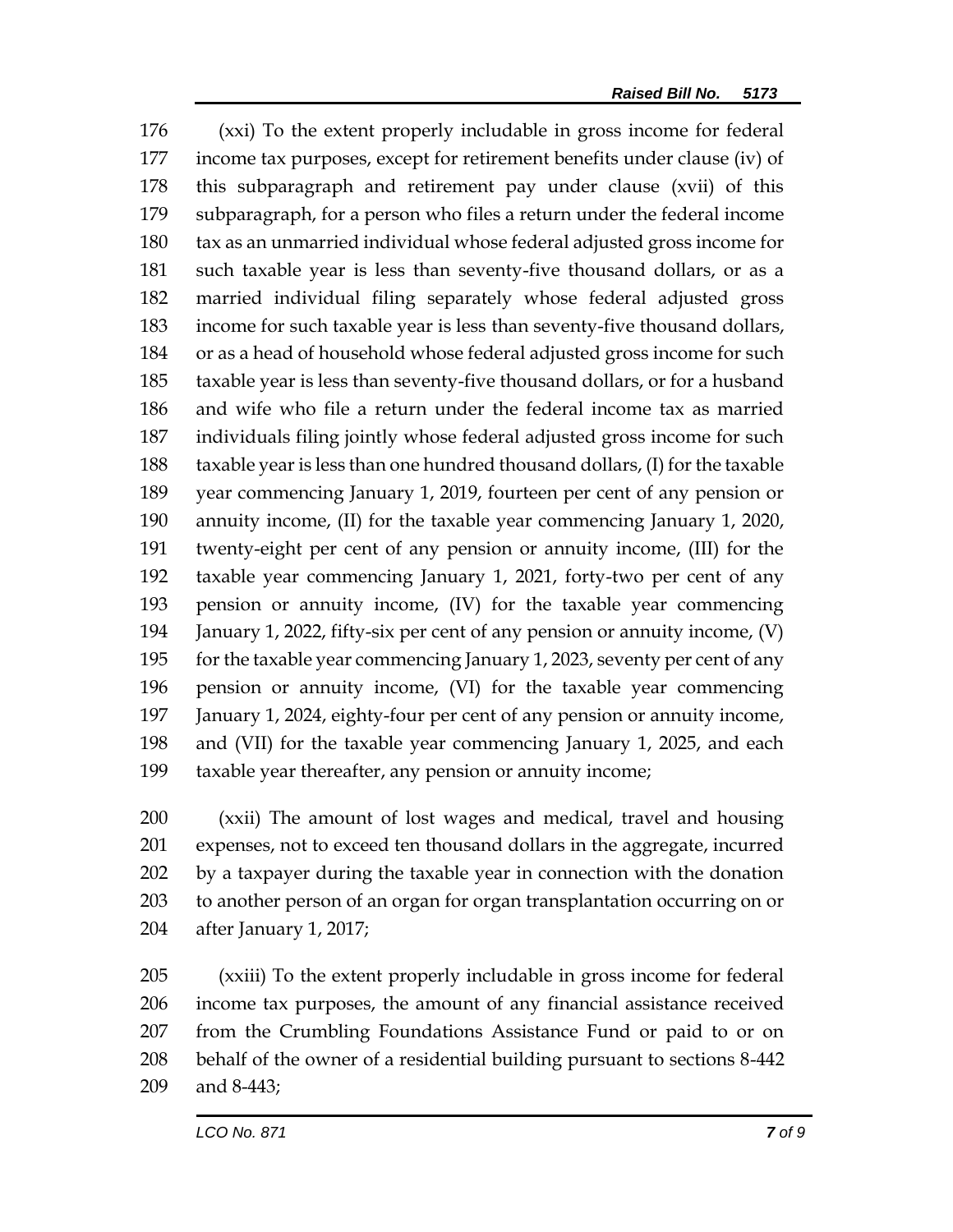(xxiv) To the extent properly includable in gross income for federal income tax purposes, the amount calculated pursuant to subsection (b) of section 12-704g for income received by a general partner of a venture capital fund, as defined in 17 CFR 275.203(l)-1, as amended from time to time;

 (xxv) To the extent any portion of a deduction under Section 179 of the Internal Revenue Code was added to federal adjusted gross income pursuant to subparagraph (A)(xiv) of this subdivision in computing Connecticut adjusted gross income, twenty-five per cent of such disallowed portion of the deduction in each of the four succeeding taxable years; **[**and**]**

 (xxvi) To the extent properly includable in gross income for federal income tax purposes, for a person who files a return under the federal income tax as an unmarried individual whose federal adjusted gross income for such taxable year is less than seventy-five thousand dollars, or as a married individual filing separately whose federal adjusted gross income for such taxable year is less than seventy-five thousand dollars, 227 or as a head of household whose federal adjusted gross income for such taxable year is less than seventy-five thousand dollars, or for a husband and wife who file a return under the federal income tax as married individuals filing jointly whose federal adjusted gross income for such taxable year is less than one hundred thousand dollars, (I) for the taxable year commencing January 1, 2023, twenty-five per cent of any distribution from an individual retirement account other than a Roth individual retirement account, (II) for the taxable year commencing January 1, 2024, fifty per cent of any distribution from an individual 236 retirement account other than a Roth individual retirement account, (III) for the taxable year commencing January 1, 2025, seventy-five per cent of any distribution from an individual retirement account other than a Roth individual retirement account, and (IV) for the taxable year commencing January 1, 2026, and each taxable year thereafter, any distribution from an individual retirement account other than a Roth individual retirement account; and